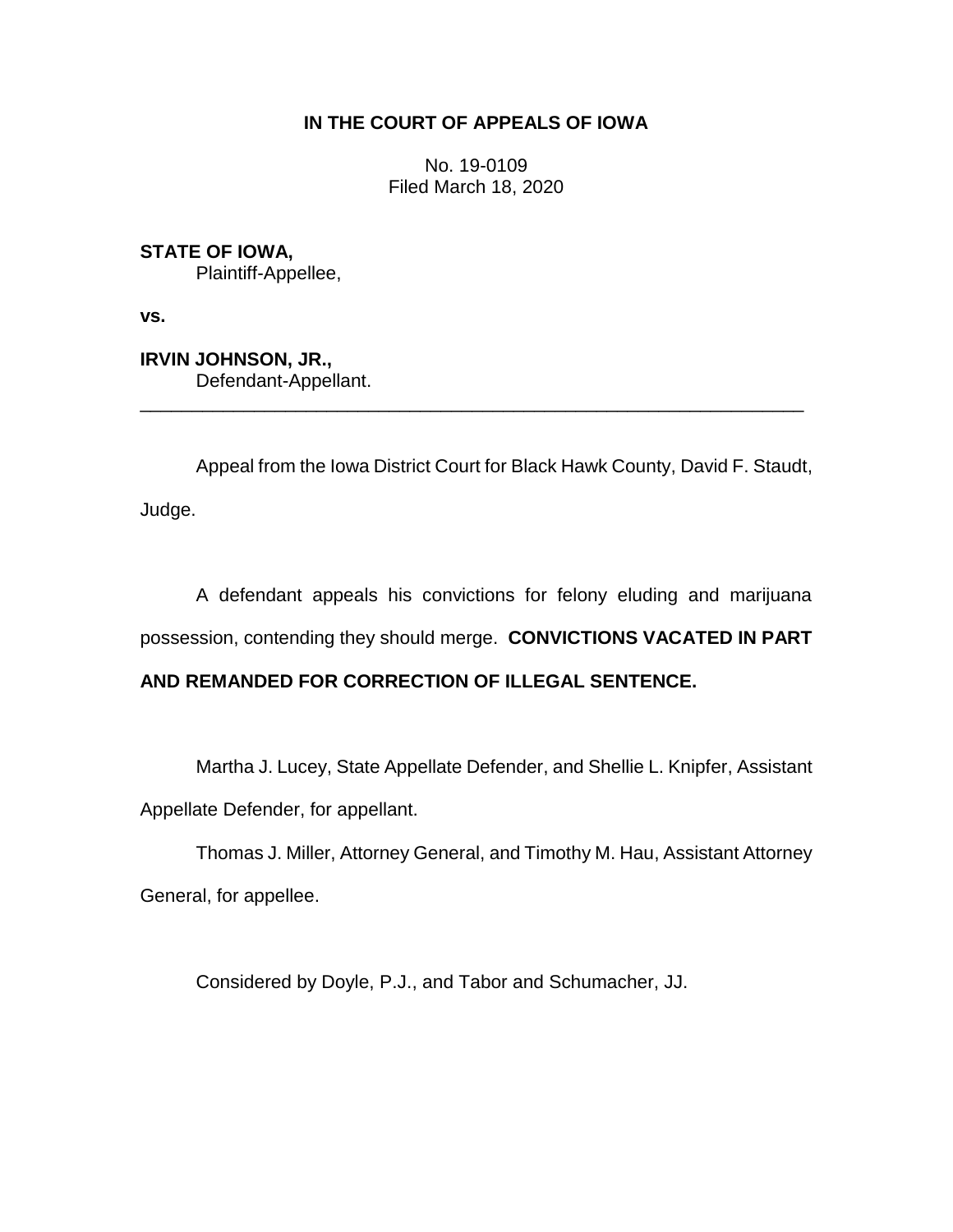## **TABOR, Judge.**

Irvin Johnson Jr. contends his serious-misdemeanor convictions for possessing marijuana were "necessarily included" in his felony convictions for eluding—enhanced based on marijuana possession. He argues the district court should have entered judgment only on the greater offenses. *See* Iowa Code § 701.9 (2017). This merger question hinges on whether our legislature intended cumulative punishments. Because we find no clear legislative intent to impose double punishment, we conclude the serious misdemeanors should merge into the felonies. We remand for correction of Johnson's illegal sentence.

## **I. Facts and Prior Proceedings**

This appeal involves two criminal files. The first case originated in May 2017, when Waterloo police tried to stop Johnson for driving while his license was barred. Johnson ignored the officer's lights and sirens and sped away—driving thirty miles per hour over the speed limit. After the chase, officers found marijuana near the driver's side door.

The second case started in February 2018 when police again tried to stop Johnson for driving while barred. Johnson drove sixty miles per hour in a twentyfive-mile-per-hour zone to evade the officer. The officer saw Johnson toss a baggie from his window before the suspect lost control and hit a tree. Later testing revealed the baggie contained marijuana.

 In both cases, the State charged Johnson with felony eluding while possessing marijuana, in violation of Iowa Code section 321.279(3)(b), a class "D" felony, and possession of marijuana, in violation of Iowa Code section 124.401(5),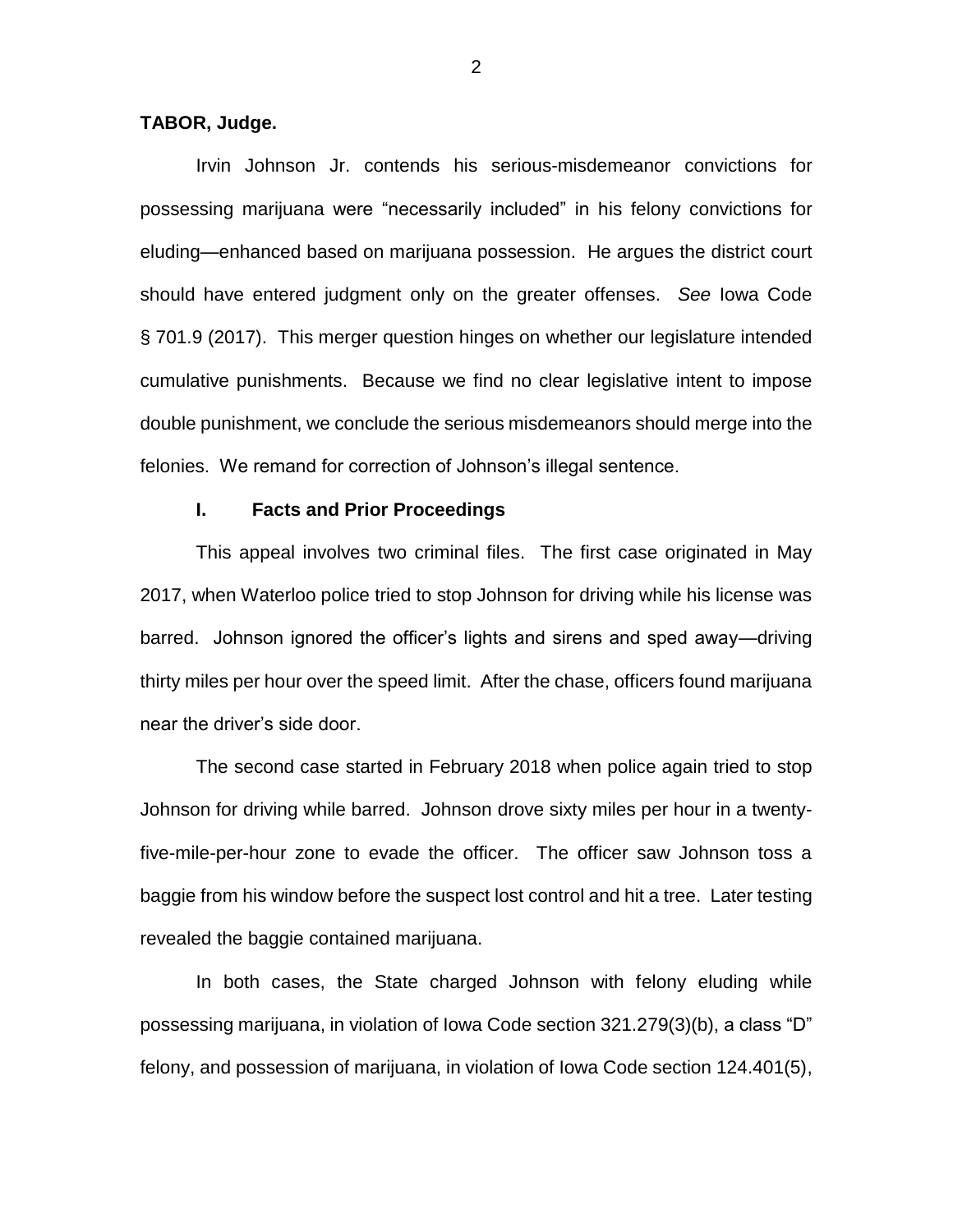a serious misdemeanor.<sup>1</sup> After accepting his guilty pleas, the court imposed concurrent terms of five years for the felonies and 180 days on the misdemeanors. Johnson now challenges those sentences as illegal.

#### **II. Scope and Standards of Review**

Johnson alleges both a double jeopardy violation and a statutory merger problem under section 701.9. *See State v. West*, 924 N.W.2d 502, 505 (Iowa 2019) (recognizing statutory merger of lesser included offense into greater offense relates to double jeopardy though West did not raise a constitutional claim). We review statutory claims for errors at law. *Id*. at 504. But because Johnson also raises a constitutional issue, our review is de novo. *See State v. Lewis*, 514 N.W.2d 63, 68 (Iowa 1994).

### **III. Analysis**

 $\overline{a}$ 

To address Johnson's claim, we look to Iowa's merger statute, which codifies the double jeopardy protection against cumulative punishments. *See State v. Halliburton*, 539 N.W.2d 339, 344 (Iowa 1995). That statute provides: "No person shall be convicted of a public offense which is necessarily included in another public offense of which the person is convicted." Iowa Code § 701.9. The sticky question is what the legislature meant by "necessarily included." *West*, 924 N.W.2d at 505, 512 (explaining that phrase contains "a heavy dose of ambiguity").

Distilled down, "the question of whether an offense is necessarily included in a greater offense is a question of legislative intent." *Id*. Our quest for legislative

<sup>&</sup>lt;sup>1</sup> The State also charged Johnson with driving while barred and another marijuanapossession count under the accommodation statute—offenses he does not challenge on appeal.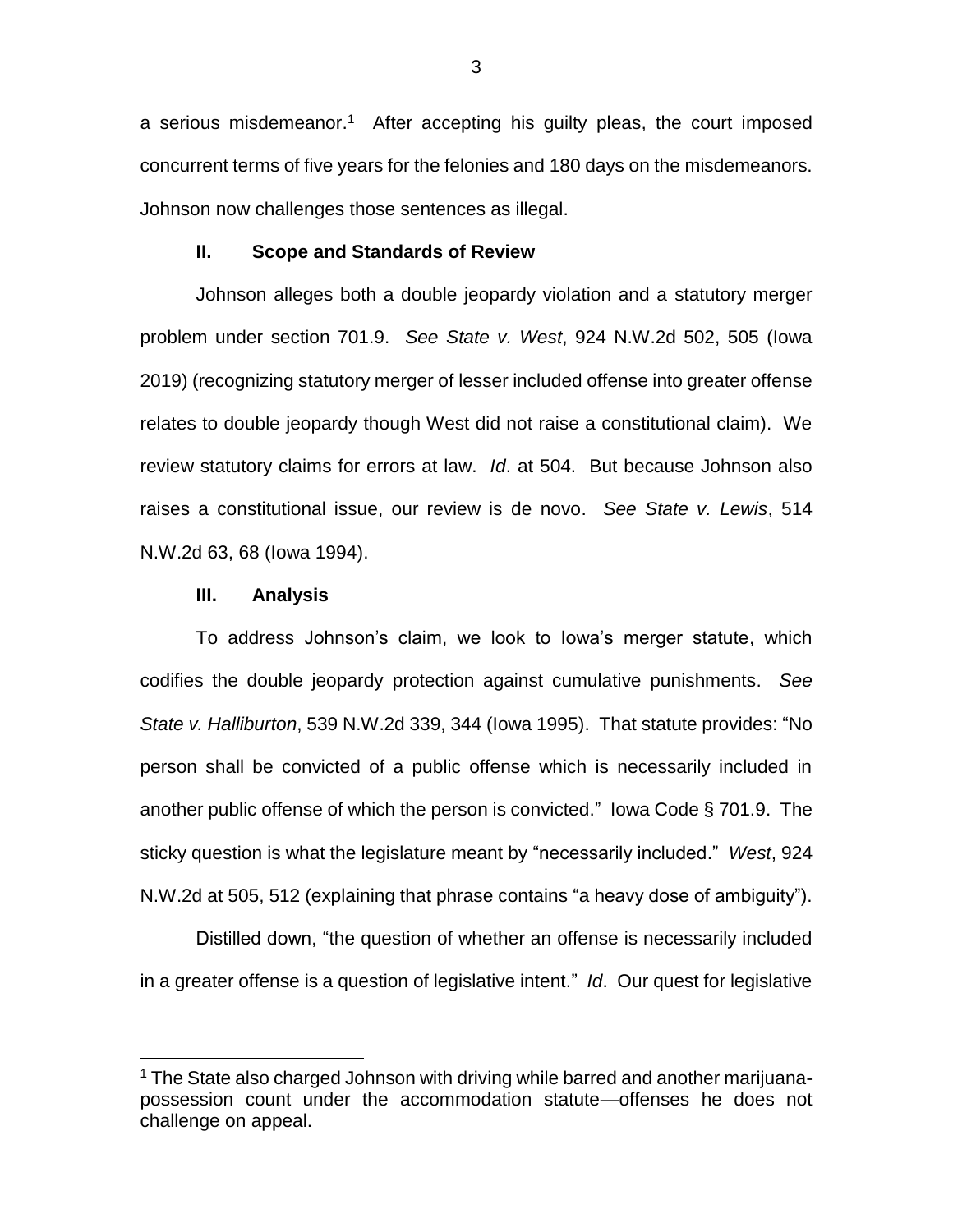intent takes two steps. *Halliburton*, 539 N.W.2d at 344. First, we decide whether the crimes meet the legal elements test for lesser included offenses, known as the *Blockburger* test.<sup>2</sup> State v. Gallup, 500 N.W.2d 437, 441 (lowa 1993). That test is "a tool in the analysis but is not solely determinative" of what punishment the legislature intended to impose. *West*, 924 N.W.2d at 512. If a person cannot commit the greater offense without committing the lesser offense, we presume the legislature intended them to merge. *West*, 924 N.W.2d at 507. But the State can overcome that presumption by showing "a clear expression of legislative intent to impose multiple punishments." *Id*.; *see also State v. Burgos*, 155 A.3d 246, 278 (Conn. Ct. App. 2017) (placing burden on the State to rebut the presumption created under the *Blockburger* test).

The clearest expression of legislative intent is an explicit statement in the criminal statute that the drafters intended multiple punishments despite an identity of elements. *See, e.g.*, *Missouri v. Hunter*, 459 U.S. 359, 362 (1983) (analyzing state statute that stated sentence for crime of armed criminal action "shall be in addition to any punishment provided by law for the crime committed by, with, or through the use, assistance, or aid of a dangerous or deadly weapon"). But we may also divine legislative intent to permit multiple punishments from the overall sentencing scheme. *West*, 924 N.W.2d at 511–12.

The State concedes it would be impossible to commit felony eluding in violation of section 321.279(3)(b) (eluding enhanced to a felony for possessing

 $\overline{a}$ 

4

<sup>2</sup> *Blockburger v. United States*, 284 U.S. 299, 304 (1932).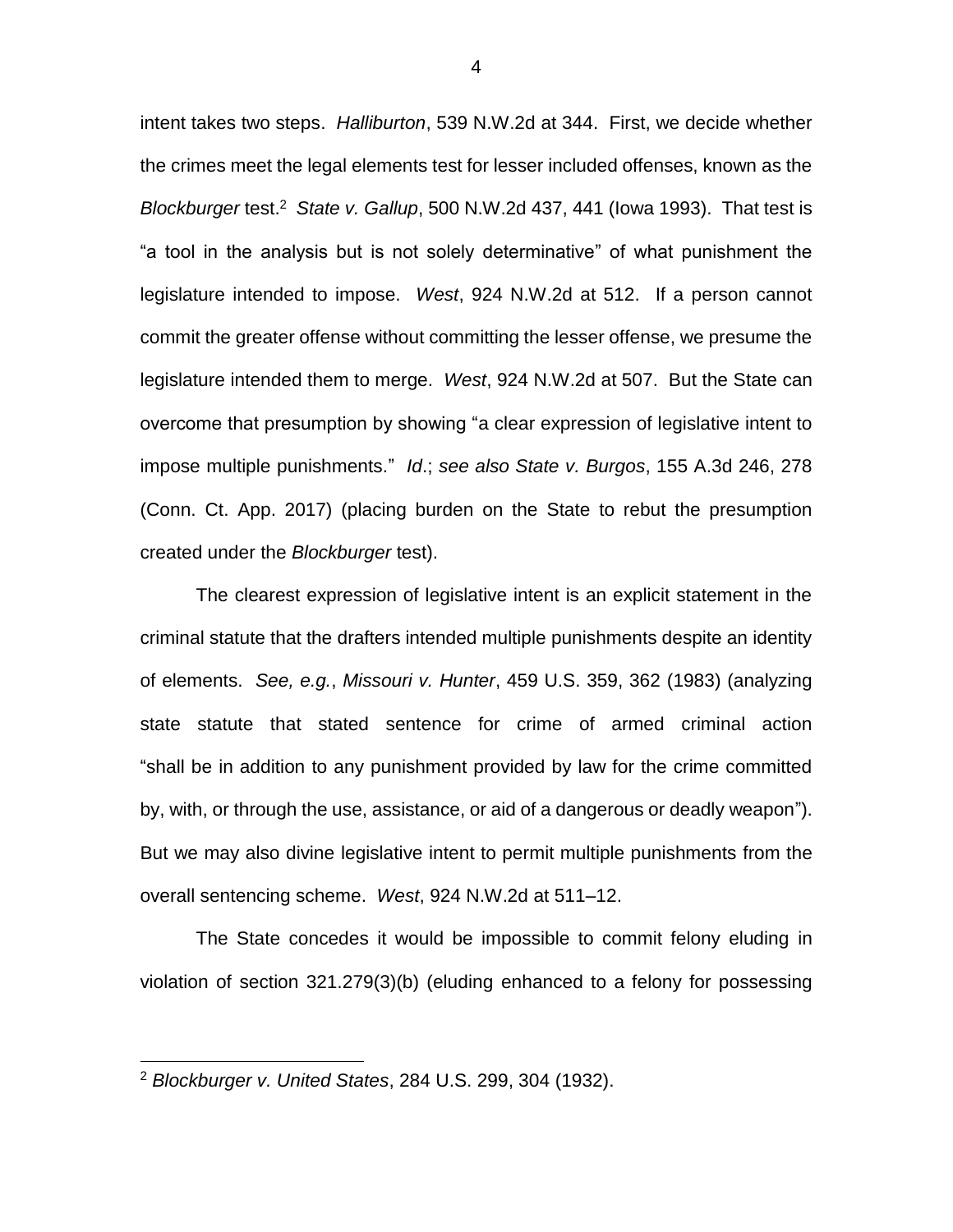marijuana under section 124.401) and not also violate section 124.401 (possession of marijuana). So the inquiry turns to whether the legislature intended multiple punishments.

When considering this second step, Iowa courts have identified factors that signal a legislative intent to impose cumulative punishments. A key factor is the classification of the offense. If the legislature classified both the greater offense and the lesser offense as class "D" felonies, the lawmakers likely intended the offender suffer double punishment. *See Halliburton*, 539 N.W.2d at 344 (reasoning legislature intended to punish both possession of an offensive weapon by a felon and possession of an offensive weapon); *Lewis*, 514 N.W.2d at 69 (finding a legislative intent to punish defendant for both criminal gang participation and the underlying criminal act of terrorism).

The legislative intent to punish both offenses appears even stronger when the penalty for the lesser-included offense is more severe than the sentence for the greater offense. *See, e.g.*, *West*, 924 N.W.2d at 512 (rejecting merger of lesser offense of delivery of a controlled substances (a class "C" felony) into greater offense of involuntary manslaughter (a class "D" felony)); *Gallup*, 500 N.W.2d at 443 (holding lesser offense of delivery (carrying twenty-five year sentence) did not merge into drug-tax stamp offense (carrying five-year sentence)). In these instances, if the legislature did not intend cumulative punishment, "there would be little point to the greater offense." *West*, 924 N.W.2d at 511.

Another clue that the legislature expected cumulative punishment lies in differing aims of the two statutes. *Id*. at 510. For instance, our supreme court reasoned the code sections at issue in *Halliburton* focused on different dangers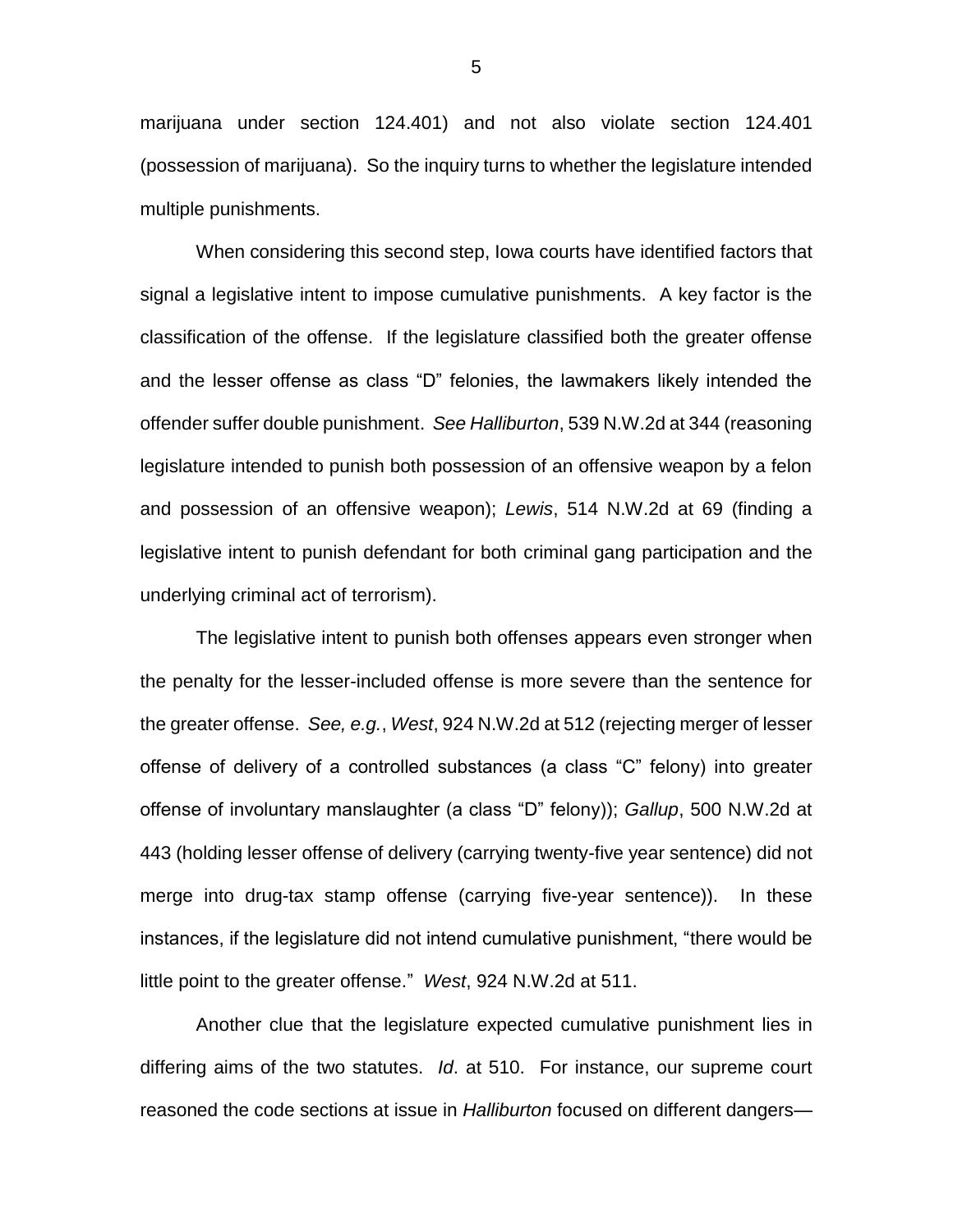section 724.3 on harmful weapons and section 724.26 on harmful persons—so the legislature intended both crimes to carry a separate sting. 539 N.W.2d at 344–45. Similarly, in *State v. Reed*, the court found an intent for cumulative sentences because the ongoing-criminal-conduct statute focused on reducing the economic power of those profiting from illegal business, while section 124.401 sought to curtail the trafficking of controlled substances. 618 N.W.2d 327, 336 (Iowa 2000).

With that merger test fresh in mind, we turn to the offenses at issue. As the State notes, we addressed a similar included-offense inquiry in *State v. Rice*, 661 N.W.2d 550 (Iowa Ct. App. 2003). The question in *Rice* was whether operating while intoxicated (OWI) merged into eluding, enhanced to a felony because the driver was exceeding the speed limit by twenty-five miles per hours while impaired. *Id.* at 551. We found a clear legislative intent to impose cumulative punishment for both eluding, a class "D" felony, and second-offense OWI, an aggravated misdemeanor. *Id*. at 551–52. We reasoned both provisions "were designed for the protection of the public" but we saw some daylight between them because "each statute was meant to protect against a different form of illegal conduct." Id. at 551. Ultimately, we concluded merger "would thwart the legislative design of 321J.2 and its subparts, which detail a number of offense-specific sentencing provisions, including mandatory minimums and subsequent-offense enhancements." *Id*. at 552.

Faced with a similar set of facts in *State v. Eckrich*, we followed *Rice* in deciding the defendant's separate convictions for felony eluding, operating while intoxicated, and possession of a controlled substance would stand. 670 N.W.2d 647, 648 (Iowa Ct. App. 2003). *Eckrich* inferred legislative intent for cumulative

6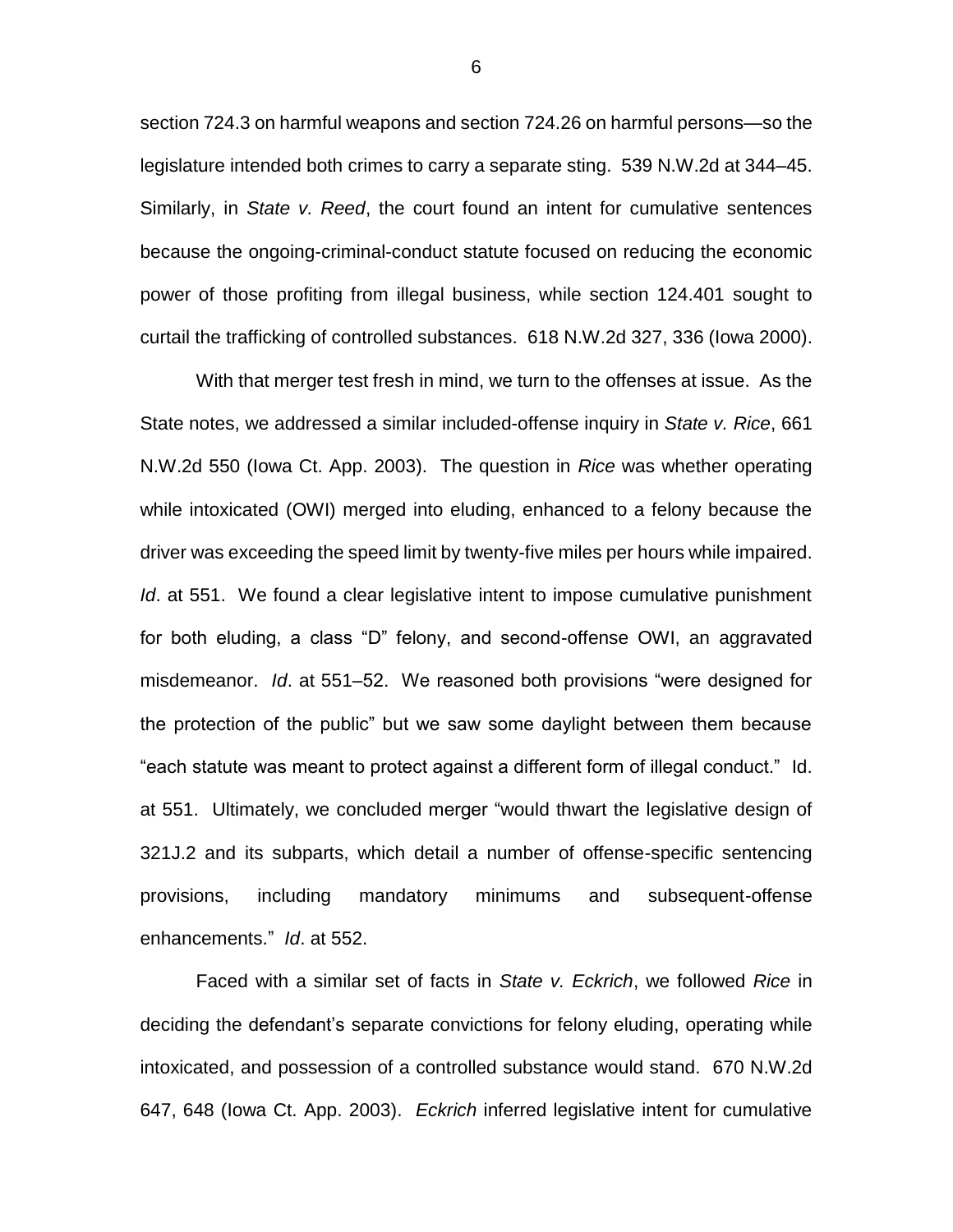punishment by noting the sanctions for eluding did not include several punishments specific to OWI including driver's license revocation, substanceabuse evaluation and treatment, and a drinking driver's course. *Id*. at 649–50. *Eckrich* also noted section 901.5(10) required license revocation of any person convicted under section 124.401. *Id*. at 650.

In this appeal, Johnson argues *Eckrich* is no longer valid because the legislature amended section 901.5(10) to strike the automatic revocation of a driver's license for convictions under section 124.401. *See* 2018 Iowa Acts ch. 1172, § 102. Johnson asserts the amendment leaves no penalties applying to the possession offense that do not apply to felony eluding.

The State contests that assertion—noting renumbered Iowa Code sections 901.5(10) and (11) continue to give district courts discretion to deny federal and state benefits to people convicted of drug possession. The State also points out the \$10 drug abuse resistance education (DARE) surcharge and the \$125 law enforcement initiative surcharge apply to drug convictions but not eluding. *See* Iowa Code §§ 911.2, 911.3. Finally, the State notes people convicted of drug possession are subject to subsequent-offense enhancements if they violate the statute again. *See* Iowa Code § 124.401(5). The State believes that enhancement scheme shows the legislature's intent to punish both offenses. *See Rice*, 661 N.W.2d at 552.

Having weighed the parties' positions, we turn to the core question. Has the State overcome the presumption of merger under the *Blockburger* elements test by showing a clear expression of legislative intent to impose multiple punishments? After the recent amendment of section 901.5, it is less clear the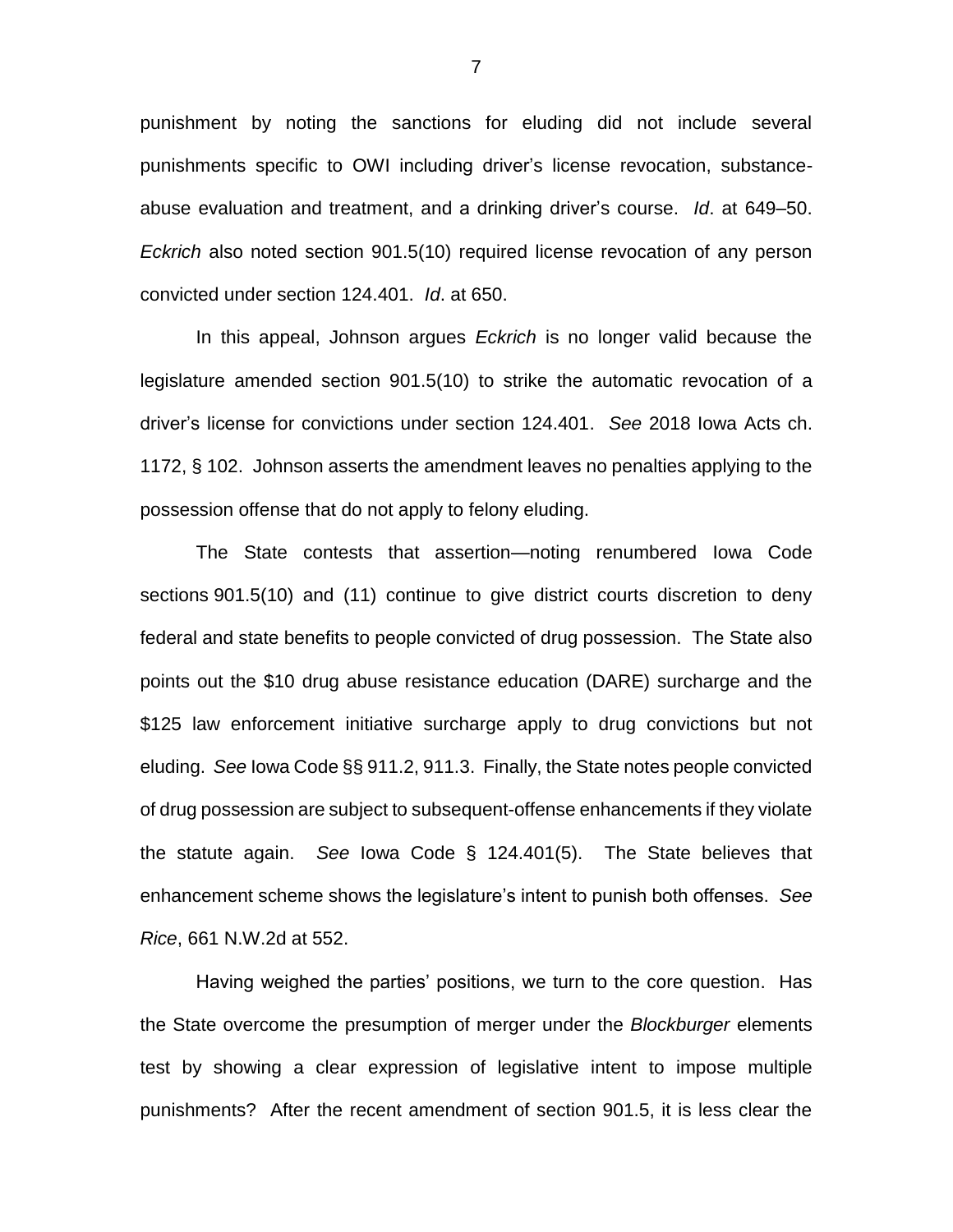legislature intended double punishment. *Eckrich* found legislative authorization for multiple punishments because merger would have insulated the marijuana offender from automatic license revocation. 670 N.W.2d at 650. With that added penalty off the table, the legislature likely believed that using the driver's possession of marijuana to enhance the eluding offense from a misdemeanor to a felony was penalty enough. As it now stands, the legislative intent to impose cumulative punishment for eluding and mere possession of marijuana is far from clear.

We note the legislature did not make its intent explicit in the code. *Cf. Hunter*, 459 U.S. at 362. We thus turn to the interpretive approach in *West*, where our supreme court recently reinforced its commitment to the logic of *Gallup* and *Halliburton*. *See* 924 N.W.2d at 512. Unlike those cases, the asymmetrical classification of felony eluding and serious-misdemeanor drug possession does not reveal a legislative intent to punish both. Here, the greater offense retains its full effect after merger. *Contrast id.* at 511 (rejecting merger because "lesser" crime had greater penalty). And unlike those cases, these statutes are not aimed at combatting different evils. Felony eluding focuses on dangerous driving, deemed more dangerous because the driver possesses marijuana. The danger posed by marijuana possession alone is subsumed in that felony enhancement. Unlike *West*, *Gallup*, and *Halliburton*, the State offers little to show the legislature's clear intent to punish possession of marijuana over and above felony eluding enhanced based on the possession of marijuana.

If anything, the State misreads *Rice* and *Eckrich* as holding that *any*  divergence in the sanctions for the lesser offense from that of the greater offense

8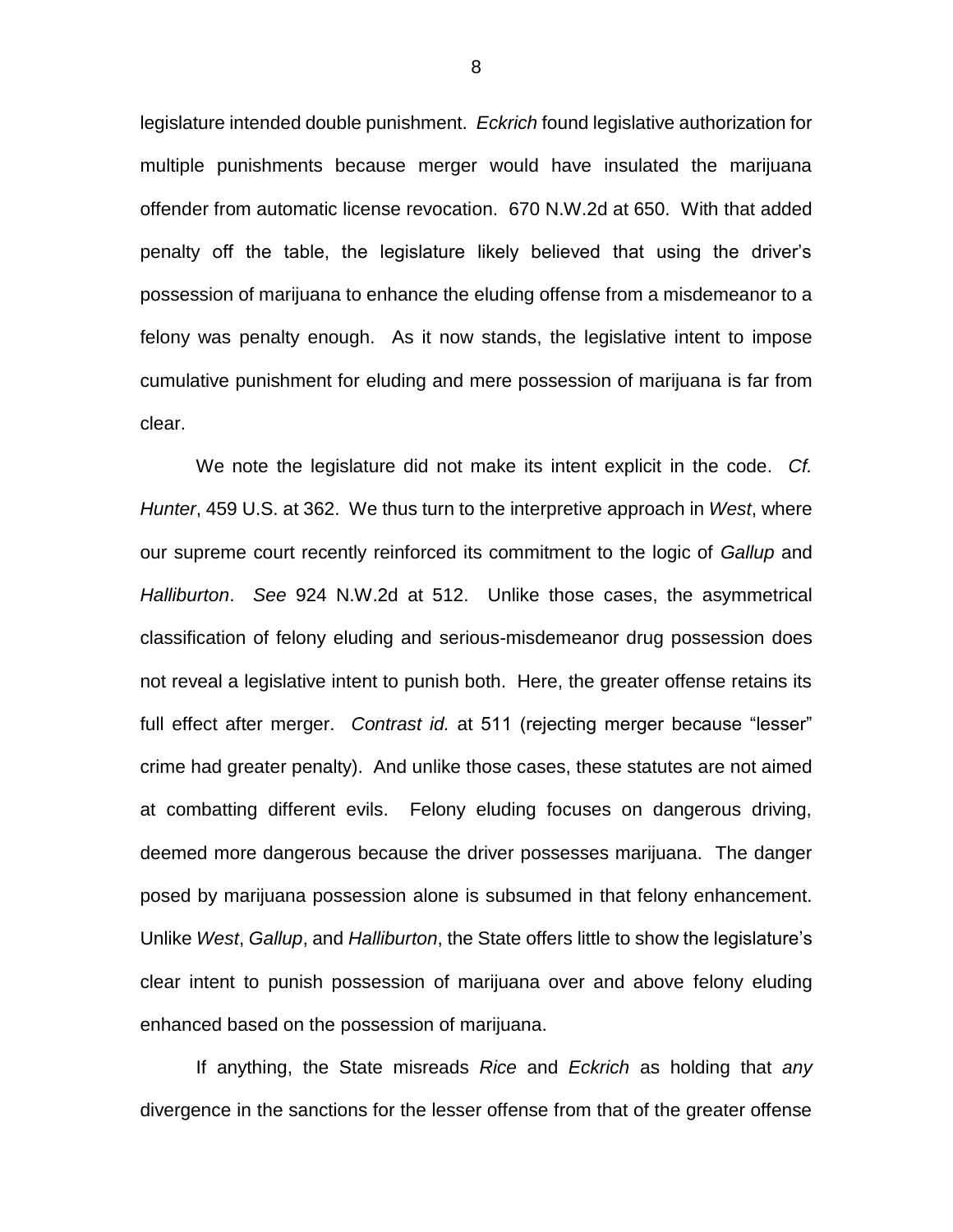would reflect a clear legislative intent to impose cumulative punishments. First, *Rice* addresses the unique array of offense-specific sentencing provisions in chapter 321J and does not bind our decision here. Second, *Eckrich* mentions only license suspension as the extraneous penalty for drug possession. With the 2018 legislative amendment, that penalty is gone. When the legislature enacts a statute, we assume "it is aware of the state of the law." *Rhoades v. State*, 880 N.W.2d 431, 446 (Iowa 2016). This legislative history suggests a return to the presumption that possession of marijuana, as a necessary included offense of felony eluding, is subject to merger under section 701.9.

Finally, we are not convinced the legislature signaled its clear intent for cumulative punishment only by applying \$135 in surcharges to serious misdemeanor drug possession and not to felony eluding. *See* Iowa Code §§ 911.2, 911.3. In addition, the mere possibility that the sentencing court would exercise its discretion to deny federal or state benefits or that the offender may avoid a later recidivism enhancement if they again violate section 124.401(5) are not obvious indicators of the legislative intent to allow cumulative punishments for marijuana possession and felony eluding.